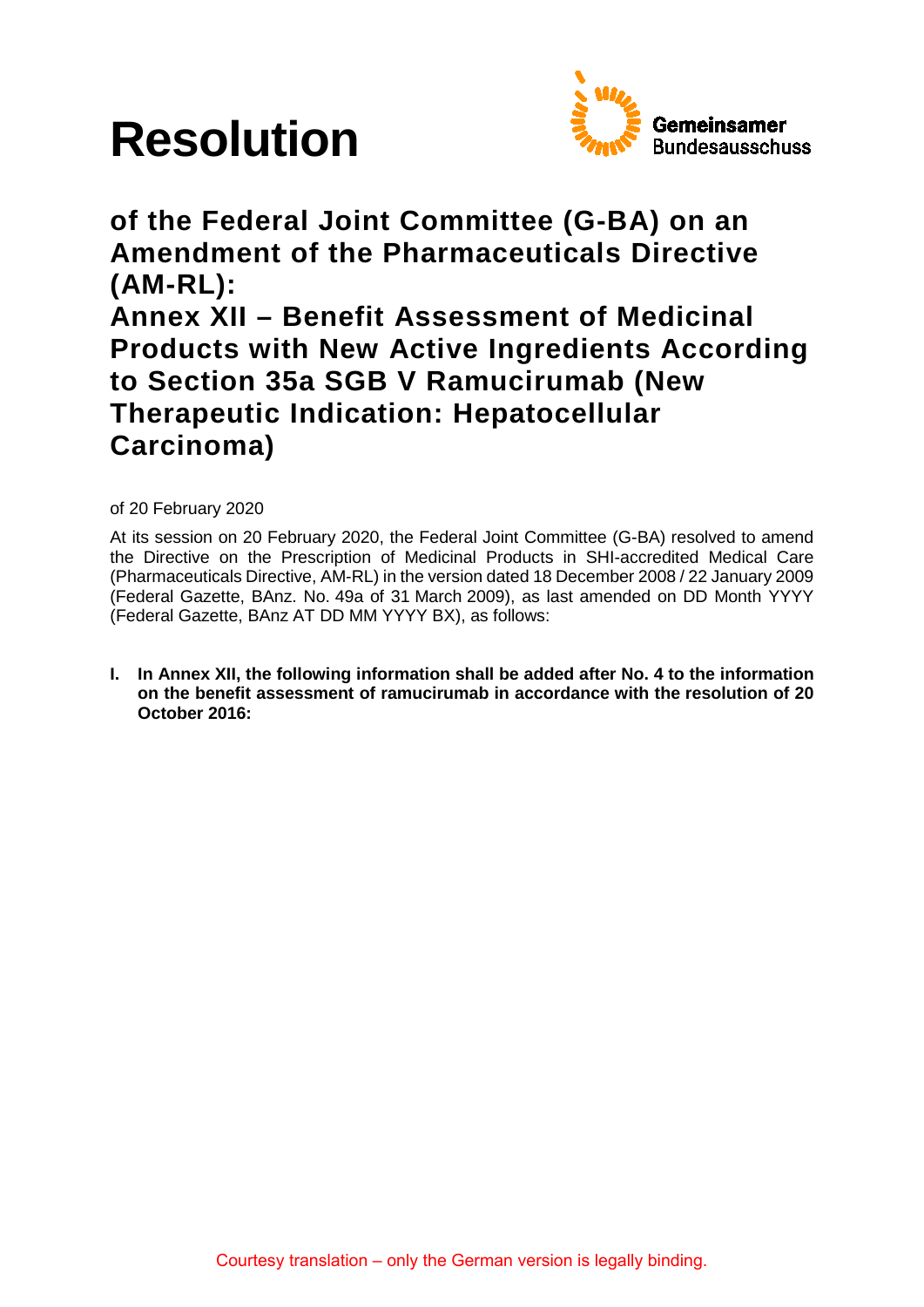### **Ramucirumab**

Resolution of: 20 February 2020 Entry into force on: 20 February 2020 Federal Gazette, BAnz AT DD MM YYYY Bx

### **New therapeutic indication (according to the marketing authorisation of 1 August 2019):**

Cyramza monotherapy is indicated for the treatment of adult patients with advanced or unresectable hepatocellular carcinoma who have a serum alpha fetoprotein (AFP) of  $\geq 400$ ng/ml and who have been previously treated with sorafenib.

### **1. Additional benefit of the medicinal product in relation to the appropriate comparator therapy**

Adult patients with advanced or unresectable hepatocellular carcinoma without curative therapy intent and for whom locoregional therapy is not an option who have a serum alpha fetoprotein (AFP) of ≥ 400 ng/ml and who have been previously treated with sorafenib.

### **Appropriate comparator therapy:**

Best supportive care

or

- Cabozantinib

### **Extent and probability of the additional benefit of ramucirumab compared with best supportive care:**

Proof of a minor additional benefit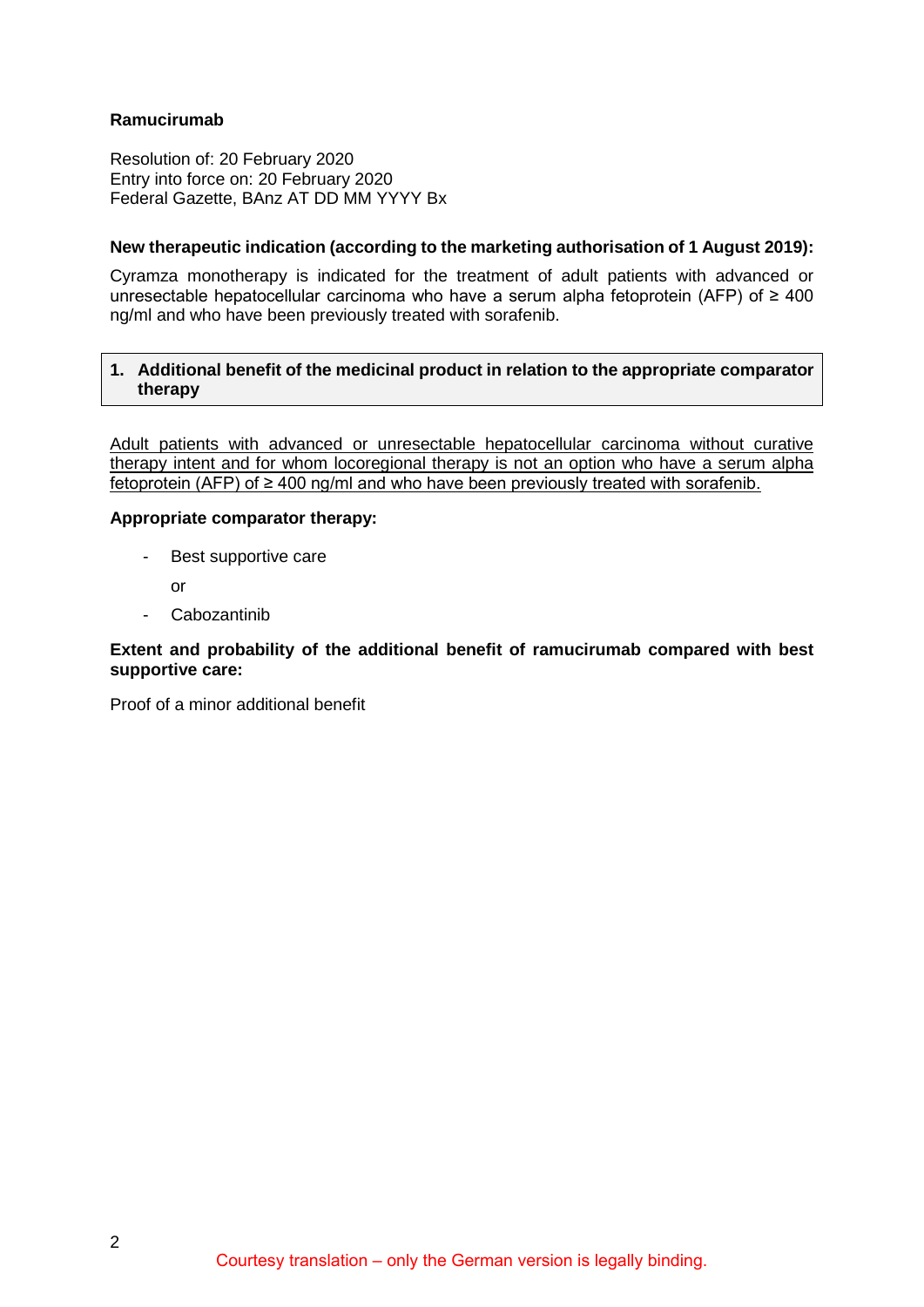### **Study results according to endpoints[:1](#page-2-0)**

Adult patients with advanced or unresectable hepatocellular carcinoma without curative therapy intent and for whom locoregional therapy is not an option who have a serum alpha fetoprotein (AFP) of ≥ 400 ng/ml and who have been previously treated with sorafenib.

REACH study: Ramucirumab + BSC **vs** placebo + BSC (observation of the sub-population of patients with  $AFP \geq 400$  ng/ml)

REACH-2 study: Ramucirumab + BSC vs placebo + BSC

Total: pooled data of the sub-population of patients with AFP  $\geq$  400 ng/ml from the REACH study and patients from the REACH 2 study

### **Mortality**

| <b>Endpoint</b>         | <b>Ramucirumab + BSC</b> |                                                 | Placebo + BSC |                                                 | Ramucirumab +<br><b>BSC vs placebo</b><br>+ BSC           |  |
|-------------------------|--------------------------|-------------------------------------------------|---------------|-------------------------------------------------|-----------------------------------------------------------|--|
|                         | $\mathsf{N}$             | Median survival<br>time in months<br>$[95%$ CI] | N             | Median survival<br>time in months<br>$[95%$ CI] | <b>Hazard Ratio</b><br>$[95%$ CI]<br>p value <sup>a</sup> |  |
|                         |                          | Patients with event<br>n(%)                     |               | Patients with event<br>$n(\%)$                  | Absolute<br>difference (AD) <sup>b</sup>                  |  |
| <b>Overall survival</b> |                          |                                                 |               |                                                 |                                                           |  |
| <b>REACH</b>            | 119                      | 7.82<br>[5.82; 9.33]<br>99 (83.2)               | 131           | 4.21<br>[3.68; 4.76]<br>116 (88.5)              | 0.67<br>[0.51; 0.90];<br>0.006c<br>$+3.6$ months          |  |
| REACH-2                 | 197                      | 8.51<br>[7.00; 10.58]<br>147 (74.6)             | 95            | 7.29<br>[5.42; 9.07]<br>74 (77.9)               | 0.71<br>[0.53; 0.95];<br>0.020c<br>$+1.2$ months          |  |
| Total <sup>d</sup>      | 316                      | 8.08<br>[6.87; 9.30]<br>246 (77.8)              | 226           | 5.03<br>[4.34; 6.08]<br>190 (84.1)              | 0.69<br>$[0.57; 0.84]$ ;<br>< 0.001<br>$+3.1$ months      |  |

Courtesy translation – only the German version is legally binding.

<span id="page-2-0"></span> <sup>1</sup> Data from the dossier evaluation of the IQWiG (A19-73) and the addendum (A20-03) unless otherwise indicated.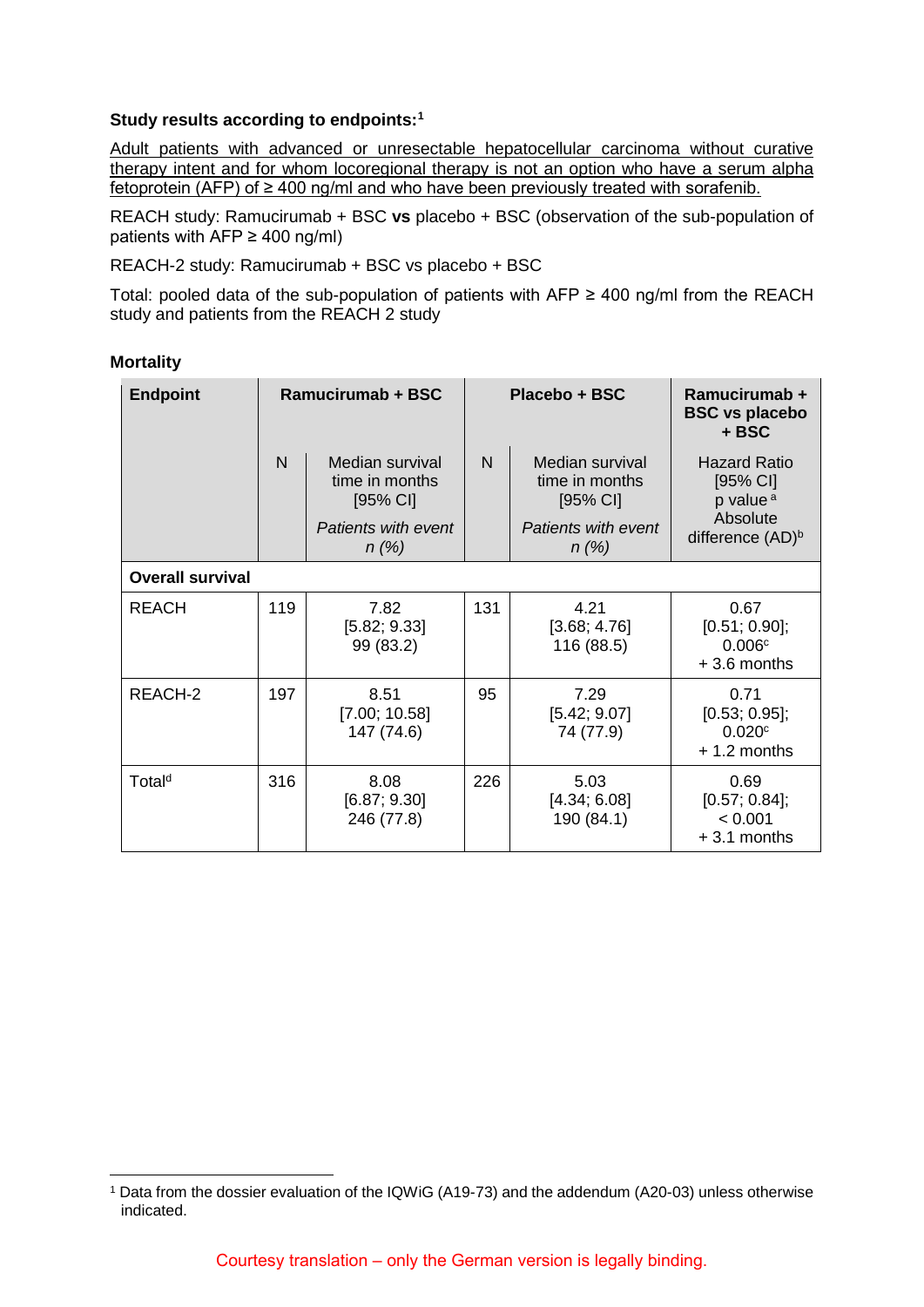# **Morbidity**

| <b>Endpoint</b>                                             |              | <b>Ramucirumab + BSC</b>                      |                                           | Placebo + BSC                                 | Ramucirumab +<br><b>BSC vs placebo</b><br>+ BSC         |
|-------------------------------------------------------------|--------------|-----------------------------------------------|-------------------------------------------|-----------------------------------------------|---------------------------------------------------------|
|                                                             | $\mathsf{N}$ | Median survival<br>time in months<br>[95% CI] | $\mathsf{N}$                              | Median survival<br>time in months<br>[95% CI] | <b>Hazard Ratio</b><br>[95% CI]<br>p value <sup>a</sup> |
|                                                             |              | Patients with event<br>$n(\%)$                |                                           | Patients with event<br>$n(\%)$                | Absolute<br>difference (AD) <sup>b</sup>                |
| Progression-free survival (PFS) <sup>e</sup>                |              |                                               |                                           |                                               |                                                         |
| <b>REACH</b>                                                | 119          | 2.7<br>[1.5; 2.8]<br>106 (89.1)               | 131                                       | 1.5<br>[1.4; 2.1]<br>122 (93.1)               | 0.70<br>[0.53; 0.92]<br>0.0106c<br>+1.2 months          |
| REACH-2                                                     | 197          | 2.83<br>[2.76; 4.11]<br>172 (87.3)            | 1.61<br>95<br>[1.45; 2.69]<br>86 (90.5)   |                                               | 0.45<br>[0.34; 0.60]<br>< 0.0001c<br>+1.2 months        |
| Total <sup>d</sup>                                          | 316          | 2.79<br>[2.73; 2.83]<br>278 (88.0)            | 226<br>1.54<br>[1.45; 2.00]<br>209 (92.5) |                                               | 0.57<br>[0.47; 0.69]<br>< 0.0001<br>+1.3 months         |
| Symptomatology                                              |              |                                               |                                           |                                               |                                                         |
| <b>REACH</b>                                                |              |                                               |                                           |                                               |                                                         |
| FHSI-8 (total<br>score)<br>$MID \geq 5$ points <sup>f</sup> | 119          | 7.13<br>[4.17; 21.65]<br>32 (26.9)            | 131                                       | 2.83<br>[1.84; 9.03]<br>46 (35.1)             | 0.57<br>[0.36; 0.90]<br>0.014                           |
| <b>REACH-2</b>                                              |              |                                               |                                           |                                               |                                                         |
| FHSI-8 (total<br>score)<br>$MID \geq 5$ points <sup>f</sup> | 197          | 6.97<br>[4.67; 9.76]<br>72 (36.5)             | 3.02<br>95<br>[2.79; 6.93]<br>31 (32.6)   |                                               | 0.65<br>[0.42; 1.01]<br>0.056                           |
| <b>Totald</b>                                               |              |                                               |                                           |                                               |                                                         |
| FHSI-8 (total<br>score)<br>$MID \geq 5$ points <sup>f</sup> |              |                                               |                                           |                                               | 0.61<br>[0.45; 0.84]<br>0.002                           |
| <b>Health status</b>                                        |              |                                               |                                           |                                               |                                                         |
| <b>REACH</b>                                                |              |                                               |                                           |                                               |                                                         |
| EQ-5D VAS<br>$MID \geq 7$ mm                                | 119          | 1.87<br>[1.51; 2.96]<br>64 (53.8)             | 131                                       | 1.48<br>[1.45; 1.68]<br>69 (52.7)             | 0.810<br>[0.547; 1.143]<br>0.2179                       |
| EQ-5D VAS<br>$MID \ge 10$ mm                                | 119          | 1.91<br>[1.51; 2.96]<br>63 (52.9)             | 131                                       | 1.58<br>[1.48; 1.84]<br>66 (50.4)             | 0.846<br>[0.596; 1.200]<br>0.3276                       |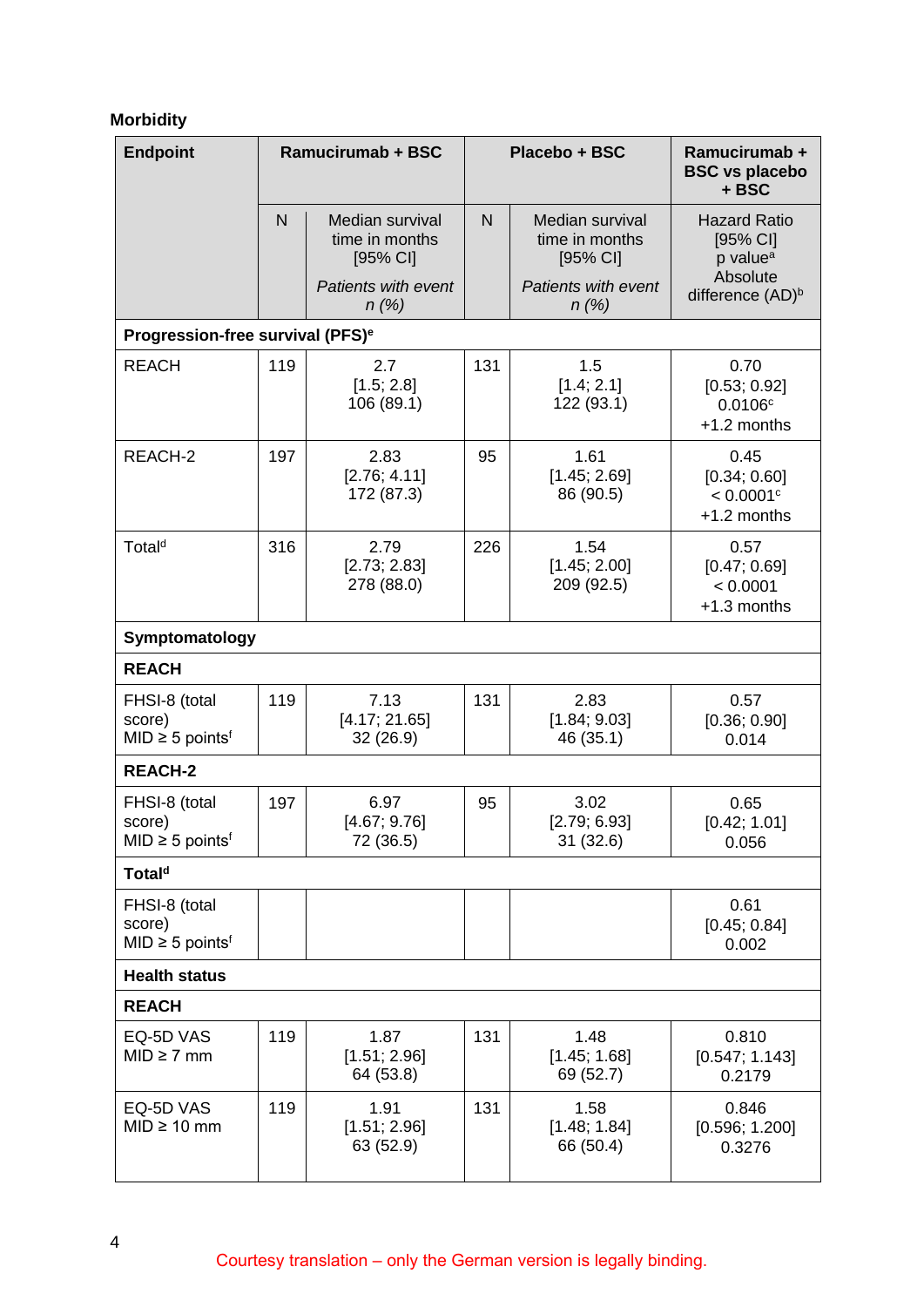| <b>Endpoint</b>               | Ramucirumab + BSC |                                                 | Placebo + BSC               |                                                 | $Ramucirunab +$<br><b>BSC vs placebo</b><br>+ BSC  |
|-------------------------------|-------------------|-------------------------------------------------|-----------------------------|-------------------------------------------------|----------------------------------------------------|
|                               | N                 | Median survival<br>time in months<br>$[95%$ CI] | $\mathsf{N}$                | Median survival<br>time in months<br>$[95%$ CI] | Hazard Ratio<br>$[95%$ CI]<br>p value <sup>a</sup> |
|                               |                   | Patients with event<br>n(%)                     | Patients with event<br>n(%) | Absolute<br>difference (AD) <sup>b</sup>        |                                                    |
| <b>REACH-2</b>                |                   |                                                 |                             |                                                 |                                                    |
| EQ-5D VAS<br>$MID \geq 7$ mm  | 197               | 2.96<br>[2.79; 4.67]<br>96 (48.7)               | 95                          | 1.87<br>[1.54; 2.79]<br>42 (44.2)               | 0.723<br>[0.498; 1.049]<br>0.0851                  |
| EQ-5D VAS<br>$MID \geq 10$ mm | 197               | 2.96<br>[2.79; 4.67]<br>96 (48.7)               | 95                          | 1.87<br>[1.54; 2.79]<br>42 (44.2)               | 0.715<br>[0.493; 1.037]<br>0.0753                  |
| Total                         |                   |                                                 |                             |                                                 |                                                    |
| EQ-5D VAS<br>$MID \geq 7$ mm  | 316               | 2.83<br>[2.33; 3.25]<br>160 (50.6)              | 226                         | 1.64<br>[1.48; 1.87]<br>111(49.1)               | 0.769<br>[0.596; 0.991]<br>0.0388                  |
| EQ-5D VAS<br>$MID \geq 10$ mm | 316               | 2.86<br>[2.33; 3.29]<br>159 (50.3)              | 226                         | 1.64<br>[1.51; 1.94]<br>108 (47.8)              | 0.782<br>[0.605; 1.011]<br>0.0550                  |

# **Health-related quality of life**

Endpoint not recorded

## Side effects<sup>9</sup>

| <b>Endpoint</b> | Ramucirumab + BSC                         |                                                                    | Placebo + BSC                             |                                                                  | Ramucirumab +<br><b>BSC</b> vs<br>Placebo + BSC                                                       |
|-----------------|-------------------------------------------|--------------------------------------------------------------------|-------------------------------------------|------------------------------------------------------------------|-------------------------------------------------------------------------------------------------------|
| N               |                                           | Median<br>in months<br>$[95%$ CI]<br>Patients with event n<br>(% ) | $\mathsf{N}$                              | Median<br>in months<br>[95% CI]<br>Patients with event n<br>(% ) | <b>Hazard Ratio</b><br>$[95%$ CI]<br>p value <sup>a</sup><br>Absolute<br>difference (AD) <sup>b</sup> |
|                 |                                           | Total adverse events (presented additionally)                      |                                           |                                                                  |                                                                                                       |
| <b>REACH</b>    | 119<br>0.23<br>[0.10; 0.39]<br>115 (96.6) |                                                                    | 128<br>0.43<br>[0.30; 0.49]<br>124 (96.9) |                                                                  |                                                                                                       |
| REACH-2         | 197                                       | 0.33<br>[0.20; 0.39]<br>191 (97.0)                                 | 95                                        | 0.46<br>[0.26; 0.56]<br>82 (86.3)                                |                                                                                                       |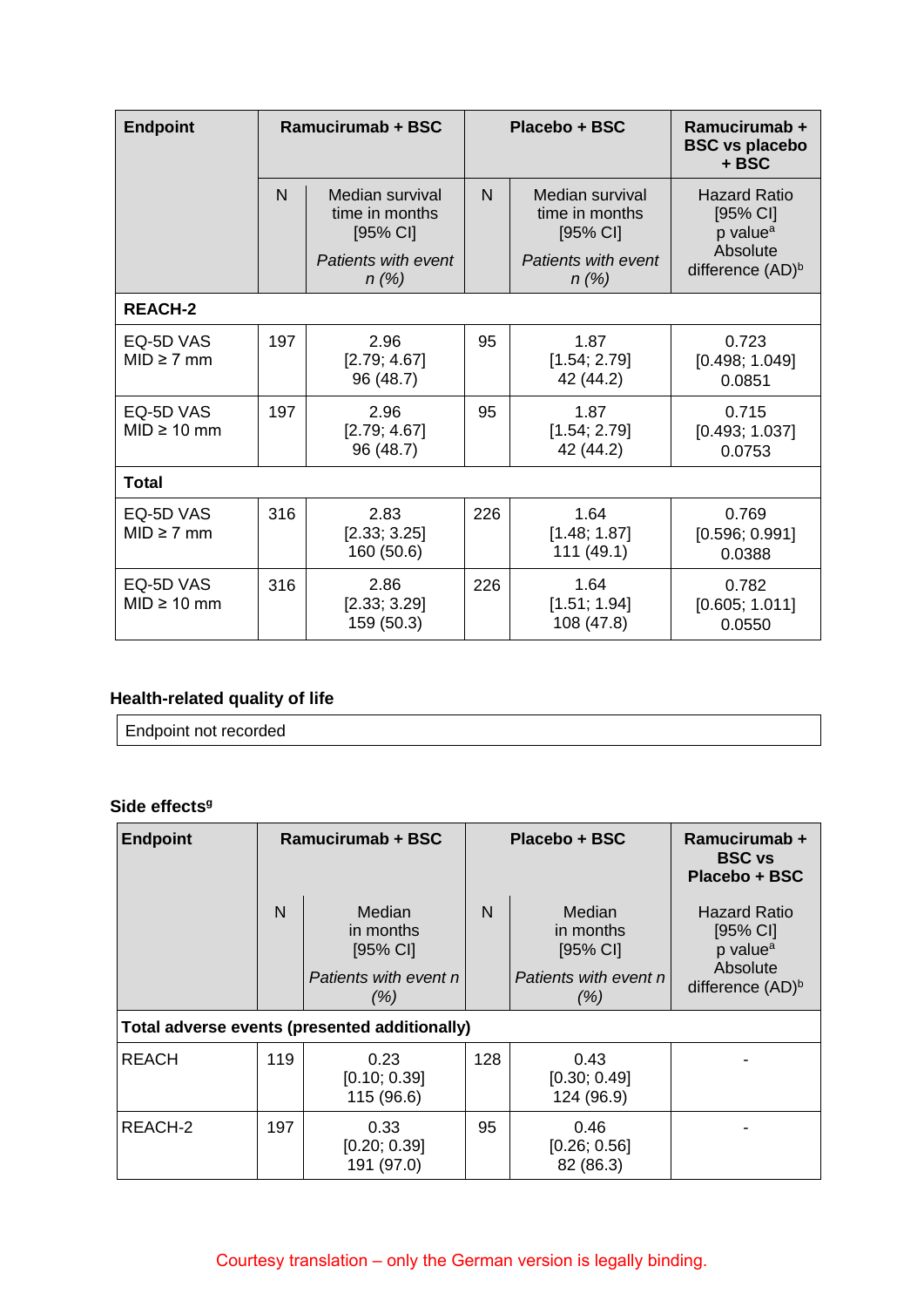| <b>Endpoint</b>                |                                                                        | <b>Ramucirumab + BSC</b>                                                        |                                           | Placebo + BSC                                                      | Ramucirumab +<br><b>BSC vs</b><br>Placebo + BSC                                                     |  |  |
|--------------------------------|------------------------------------------------------------------------|---------------------------------------------------------------------------------|-------------------------------------------|--------------------------------------------------------------------|-----------------------------------------------------------------------------------------------------|--|--|
|                                | $\overline{N}$                                                         | Median<br>in months<br>$[95%$ CI]<br>Patients with event n<br>(% )              | N                                         | Median<br>in months<br>$[95%$ CI]<br>Patients with event n<br>(% ) | <b>Hazard Ratio</b><br>[95% CI]<br>p value <sup>a</sup><br>Absolute<br>difference (AD) <sup>b</sup> |  |  |
| Serious adverse events (SAE)   |                                                                        |                                                                                 |                                           |                                                                    |                                                                                                     |  |  |
| <b>REACH</b>                   | 119                                                                    | 14.49<br>[5.85; n.c.]<br>43 (36.1)                                              | 128                                       | 6.74<br>[3.09; n.c.]<br>47 (36.7)                                  | 0.94<br>[0.62; 1.42];<br>0.75                                                                       |  |  |
| REACH-2                        | 197                                                                    | 16.39<br>[7.62; n.c.]<br>66 (33.5)                                              | 95<br>6.14<br>[3.94; 9.86]<br>27 (28.4)   |                                                                    | 0.81<br>[0.51; 1.29]<br>0.38                                                                        |  |  |
| Total <sup>d</sup>             | 316                                                                    | 14.49<br>[7.62; n.c.]<br>109 (34.5)                                             | 223<br>6.74<br>[3.94; 18.07]<br>74 (33.2) |                                                                    | 0.88<br>$[0.64; 1.20]$ ;<br>0.41                                                                    |  |  |
|                                |                                                                        | Severe adverse events (CTCAE grade 3 or 4)                                      |                                           |                                                                    |                                                                                                     |  |  |
| <b>REACH</b>                   | 119<br>3.25<br>[2.00; 7.13]<br>65 (54.6)                               |                                                                                 | 128                                       | 2.33<br>[1.87; 3.42]<br>74 (57.8)                                  | 0.89<br>$[0.64; 1.25]$ ;<br>0.48                                                                    |  |  |
| REACH-2                        | 197                                                                    | 3.65<br>95<br>5.06<br>[2.60; 5.16]<br>[2.79; 6.14]<br>116 (58.9)<br>42 (44.2)   |                                           | 1.04<br>[0.73; 1.49];<br>0.84                                      |                                                                                                     |  |  |
| Total <sup>d</sup>             | 316                                                                    | 223<br>3.09<br>3.61<br>[2.33; 3.91]<br>[2.63; 4.67]<br>181 (57.3)<br>116 (52.0) |                                           | 0.96<br>$[0.75; 1.22]$ ;<br>0.71                                   |                                                                                                     |  |  |
|                                |                                                                        | Therapy discontinuation because of adverse events                               |                                           |                                                                    |                                                                                                     |  |  |
| <b>REACH</b>                   | 119                                                                    | 24.18<br>[14.62; 24.18]<br>17(14.3)                                             | 128                                       | n.a.<br>[7,56; n.c.]<br>13 (10.2)                                  | 1.09<br>[0.52; 2.27];<br>0.827                                                                      |  |  |
| REACH-2                        | 197                                                                    | 19.55<br>[13.37; n.c.]<br>35(17.8)                                              | 95                                        | n.a.<br>10(10.5)                                                   | 1.07<br>$[0.51; 2.22]$ ;<br>0.87                                                                    |  |  |
| Total <sup>d</sup>             | 316<br>19.55<br>223<br>n.a.<br>23 (10.3)<br>[14.62; n.c.]<br>52 (16.5) |                                                                                 |                                           | 1.08<br>[0.64; 1.81];<br>0.78                                      |                                                                                                     |  |  |
| <b>Specific adverse events</b> |                                                                        |                                                                                 |                                           |                                                                    |                                                                                                     |  |  |
| Peripheral oedema (PT, AE)     |                                                                        |                                                                                 |                                           |                                                                    |                                                                                                     |  |  |
| <b>REACH</b>                   | 119                                                                    | 7.85<br>[5.52; n.c.]<br>42 (35.3)                                               | 128                                       | n.a.<br>[6, 11; n.c.]<br>25 (19.5)                                 | 1.83<br>[1.11; 3.01]<br>0.016                                                                       |  |  |
| REACH-2                        | 197                                                                    | 16.59<br>[8.80; n.c.]<br>50(25.4)                                               | 95                                        | n.a.<br>13(13.7)                                                   | 1.58<br>[0.85; 2.93]<br>0.142                                                                       |  |  |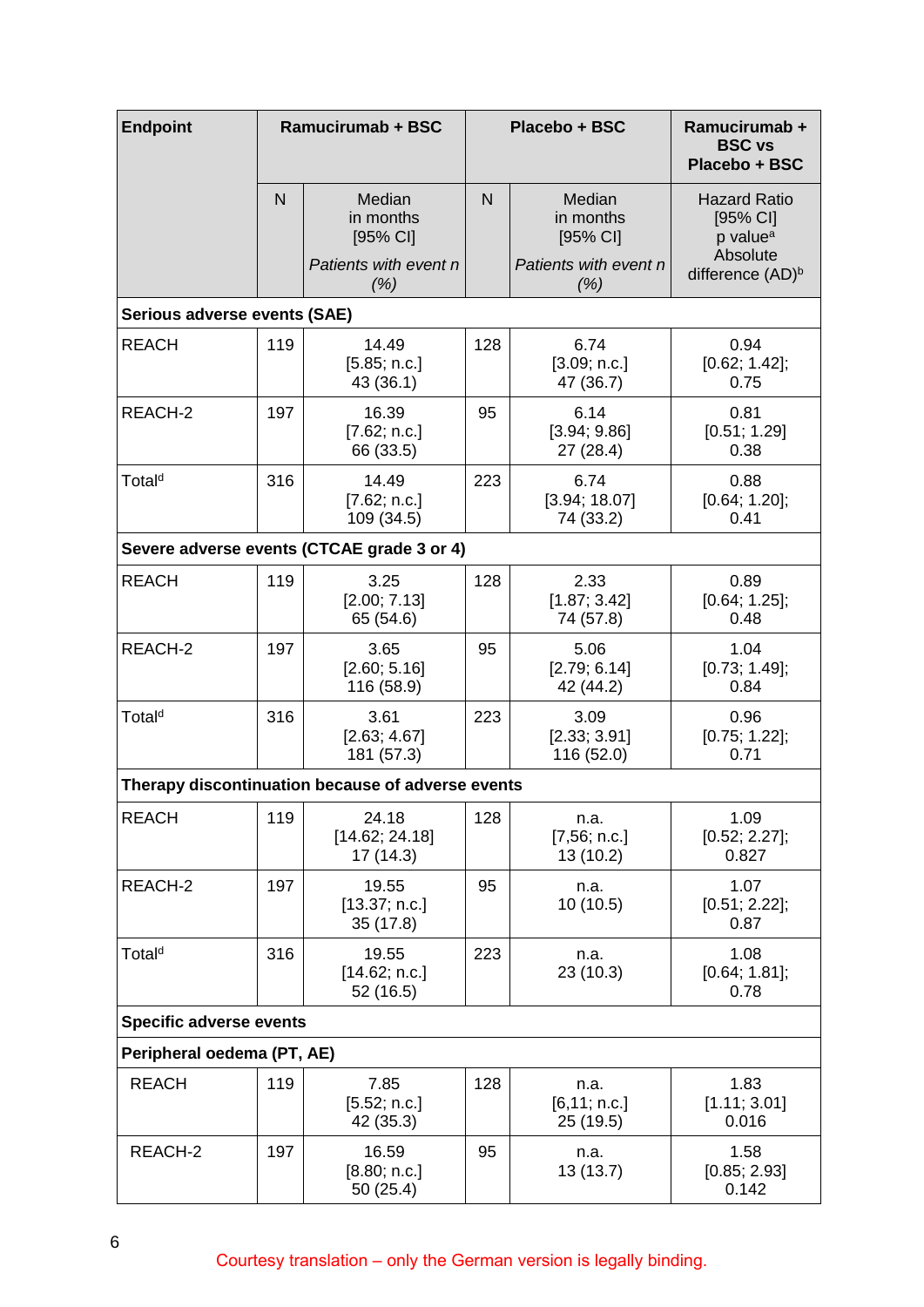| <b>Endpoint</b>                       |                                                                                           | <b>Ramucirumab + BSC</b>                                      |                                          | Placebo + BSC                                              | Ramucirumab +<br><b>BSC vs</b><br>Placebo + BSC                     |  |
|---------------------------------------|-------------------------------------------------------------------------------------------|---------------------------------------------------------------|------------------------------------------|------------------------------------------------------------|---------------------------------------------------------------------|--|
|                                       | $\overline{N}$                                                                            | Median<br>in months<br>$[95%$ CI]<br>Patients with event n    | $\mathsf{N}$                             | Median<br>in months<br>$[95%$ CI]<br>Patients with event n | <b>Hazard Ratio</b><br>[95% CI]<br>p value <sup>a</sup><br>Absolute |  |
|                                       |                                                                                           | (% )                                                          |                                          | (% )                                                       | difference (AD) <sup>b</sup>                                        |  |
| Total <sup>d</sup>                    | 316                                                                                       | 16.59<br>223<br>n.a.<br>[8.77; n.c.]<br>38 (17.0)<br>92(29.1) |                                          | 1.73<br>[1.17; 2.55]<br>0.005                              |                                                                     |  |
|                                       |                                                                                           | Reproductive system and breast disorders (SOC, AE)            |                                          |                                                            |                                                                     |  |
| <b>REACH</b>                          | 119<br>no data available<br>128<br>no data available<br>$4(3.3)$ <sup>h</sup><br>$0(0)^h$ |                                                               | n.c. <sup>i</sup> ; no data<br>available |                                                            |                                                                     |  |
| REACH-2                               | 197                                                                                       | 95<br>n.a.<br>n.a.<br>[13.57; n.c.]<br>0(0)<br>11(5.6)        |                                          | n.c. <sup>i</sup> ; 0.111                                  |                                                                     |  |
| Total <sup>d</sup>                    | 316                                                                                       | n.a.<br>15(4.7)                                               | 223<br>n.a.<br>0(0)                      |                                                            | n.c. <sup>i</sup> ; 0.022                                           |  |
| Renal and urinary disorders (SOC, AE) |                                                                                           |                                                               |                                          |                                                            |                                                                     |  |
| <b>REACH</b>                          | 119<br>n.a.<br>[7.95; n.c.]<br>25(21.0)                                                   |                                                               | 128                                      | n.a.<br>[6.74; n.c.]<br>17 (13.3)                          | 1.35<br>[0.72; 2.51]<br>0.35                                        |  |
| REACH-2                               | 197<br>95<br>n.a.<br>[9.26; n.c.]<br>49 (24.9)                                            |                                                               | n.a.<br>[6.44; n.c.]<br>8(8.4)           | 2.27<br>[1.06; 4.87];<br>0.030                             |                                                                     |  |
| Total <sup>d</sup>                    | 316                                                                                       | n.a.<br>[9.26; n.c.]<br>74 (23.4)                             | 223<br>n.a.<br>[6.74; n.c.]<br>25(11.2)  |                                                            | 1.69<br>[1.05; 2.70];<br>0.028                                      |  |
| Headache (PT, AE)                     |                                                                                           |                                                               |                                          |                                                            |                                                                     |  |
| <b>REACH</b>                          | 119                                                                                       | n.a.<br>25(21.0)                                              | 128                                      | n.a.<br>[7.52; n.c.]<br>9(7.0)                             | 3.16<br>[1.48; 6.78];<br>0.002                                      |  |
| REACH-2                               | 197                                                                                       | no data available<br>28 (14.2)                                | 95                                       | no data available<br>5(5.3)                                | 2.69<br>[1.03; 6.97]<br>no data available                           |  |
| Total <sup>d</sup>                    | 316                                                                                       | n.a.<br>53 (16.8)                                             | 223<br>n.a.<br>14(6.3)                   |                                                            | 2.97<br>[1.63; 5.41];<br>< 0.001                                    |  |
|                                       |                                                                                           | Injury, poisoning, and procedural complications (SOC, AE)     |                                          |                                                            |                                                                     |  |
| <b>REACH</b>                          | 119                                                                                       | n.a.<br>11(9.2)                                               | 128                                      | n.a.<br>5(3.9)                                             | 2.12<br>$[0.73; 6.14]$ ;<br>0.156                                   |  |
| REACH-2                               | 197                                                                                       | 22.47<br>[13.34; 22.47]<br>26 (13.2)                          | 95                                       | n.a.<br>4(4.2)                                             | 2.40<br>[0.83; 7.00];<br>0.098                                      |  |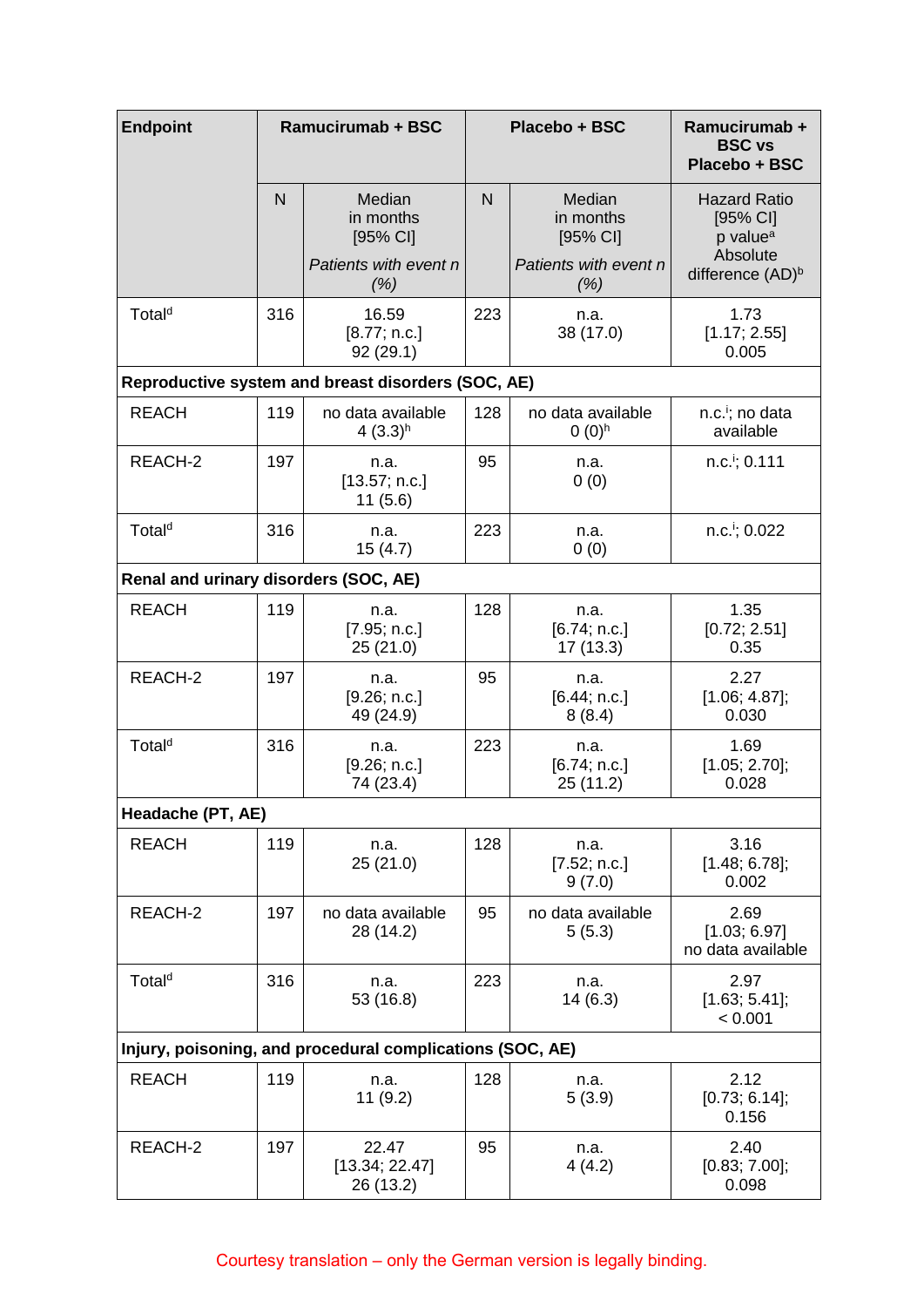| <b>Endpoint</b>                         |                                 | <b>Ramucirumab + BSC</b>                                                      |                      | Placebo + BSC                     | Ramucirumab +<br><b>BSC vs</b><br>Placebo + BSC         |  |
|-----------------------------------------|---------------------------------|-------------------------------------------------------------------------------|----------------------|-----------------------------------|---------------------------------------------------------|--|
|                                         | $\overline{N}$                  | Median<br>in months<br>[95% CI]                                               | $\mathsf{N}$         | Median<br>in months<br>[95% CI]   | <b>Hazard Ratio</b><br>[95% CI]<br>p value <sup>a</sup> |  |
|                                         |                                 | Patients with event n<br>(% )                                                 |                      | Patients with event n<br>(% )     | Absolute<br>difference (AD) <sup>b</sup>                |  |
| Total <sup>d</sup>                      | 316                             | 22.47<br>[n.c.]<br>31(11.7)                                                   | 223                  | n.a.<br>9(4.0)                    | 2.26<br>[1.07; 4.79];<br>0.029                          |  |
|                                         |                                 | Gastrointestinal disorders (SOC, CTCAE grade ≥ 3)                             |                      |                                   |                                                         |  |
| <b>REACH</b>                            | 119                             | 13.54<br>[10.15; n.c.]<br>17 (14.3)                                           | 128                  | 18.07<br>[4.24; n.c.]<br>27(21.1) | 0.56<br>$[0.30; 1.04]$ ;<br>0.061                       |  |
| REACH-2                                 | 197                             | n.a.<br>20(10.2)                                                              | 95                   | 9.86<br>[n.c.]<br>9(9.5)          | 0.74<br>$[0.33; 1.65]$ ;<br>0.457                       |  |
| Total <sup>d</sup>                      | 316                             | 223<br>18.07<br>n.a.<br>[15.41; n.c.]<br>[9.86; n.c.]<br>36(16.1)<br>37(11.7) |                      |                                   | 0.62<br>[0.38; 1.004];<br>0.0499                        |  |
| Hypertension (PT, CTCAE grade $\geq$ 3) |                                 |                                                                               |                      |                                   |                                                         |  |
| <b>REACH</b>                            | 119<br>128<br>n.a.<br>14 (11.8) |                                                                               |                      | n.a.<br>3(2.3)                    | 4.60<br>[1.32; 16.09];<br>0.009                         |  |
| REACH-2                                 | 197                             | n.a.<br>24 (12.2)                                                             | 95<br>n.a.<br>5(5.3) |                                   | 1.98<br>$[0.75; 5.23]$ ;<br>0.161                       |  |
| Total <sup>d</sup>                      | 316                             | n.a.<br>38 (12.0)                                                             | 223                  | n.a.<br>8(3.6)                    | 2.87<br>$[1.32; 6.24]$ ;<br>0.006                       |  |
|                                         |                                 | Hyperbilirubinaemia (PT, CTCAE grade ≥ 3)                                     |                      |                                   |                                                         |  |
| <b>REACH</b>                            | 119                             | n.a.<br>3(2.5)                                                                | 128                  | 15.87<br>[15.87; n.c.]<br>12(9.4) | 0.22<br>[0.06; 0.78]<br>0.010<br>n.c.                   |  |
| REACH-2                                 | 197                             | n.a.<br>0(0)                                                                  | 95                   | n.a.<br>0(0)                      | n.c.                                                    |  |
| Total <sup>d</sup>                      | 316                             | n.a.<br>3(0.9)                                                                | 223                  | 15.87<br>[15.87; n.c.]<br>12(5.4) | 0.22<br>$[0.06; 0.78]$ ;<br>0.010                       |  |
| Investigations (SOC, CTCAE grade ≥ 3)   |                                 |                                                                               |                      |                                   |                                                         |  |
| <b>REACH</b>                            | 119                             | n.a.<br>16 (13.4)                                                             | 128                  | n.a.<br>[6.44; n.c.]<br>29 (22.7) | 0.52<br>[0.28; 0.96];<br>0.034                          |  |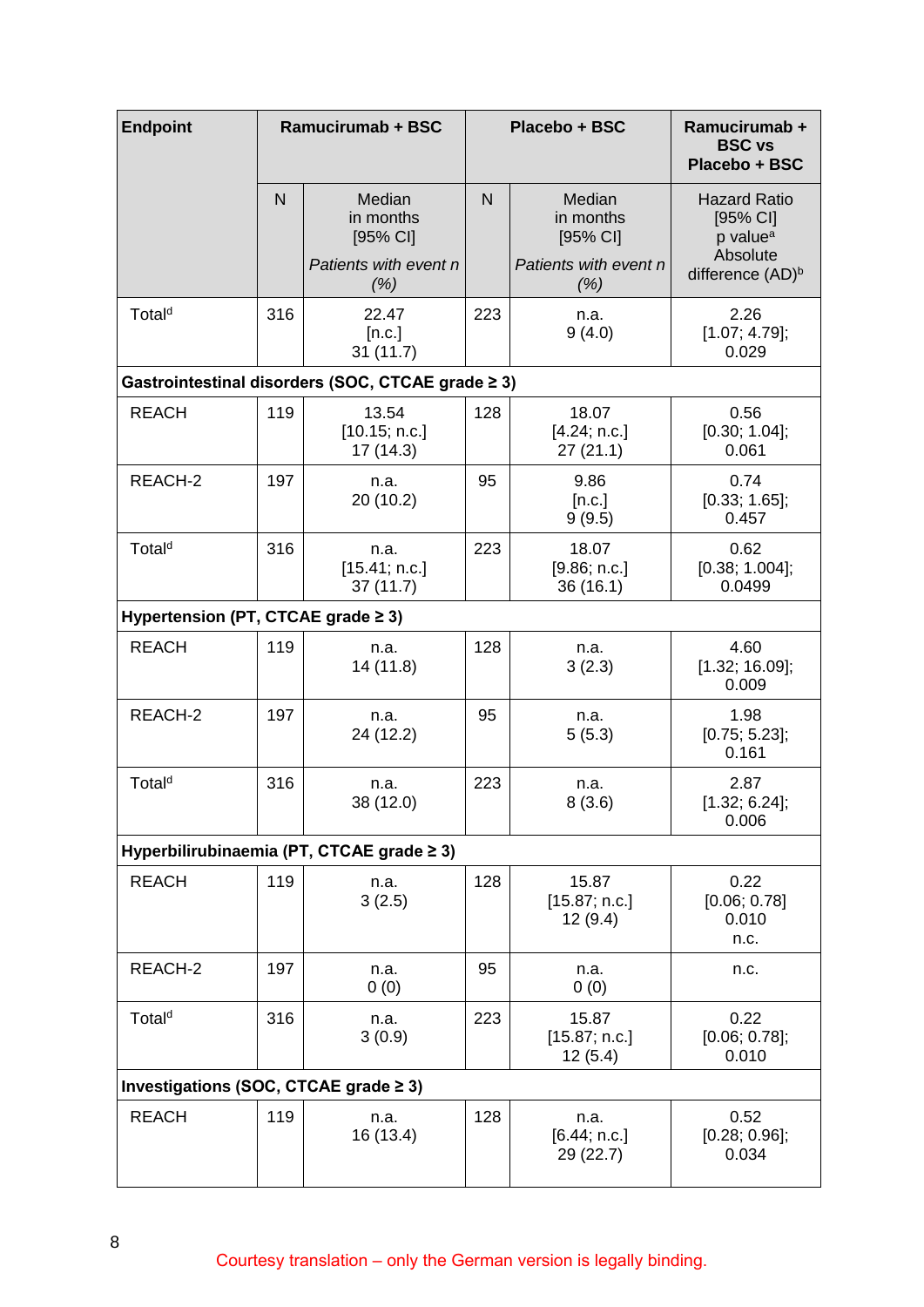| <b>Endpoint</b>                                                                                                                                                                                                                                                                                                                                                                                                                                                                                                                                                                                                                  |                                                   | Ramucirumab + BSC                   |                                    | Placebo + BSC                      | Ramucirumab +<br><b>BSC vs</b><br>Placebo + BSC         |  |
|----------------------------------------------------------------------------------------------------------------------------------------------------------------------------------------------------------------------------------------------------------------------------------------------------------------------------------------------------------------------------------------------------------------------------------------------------------------------------------------------------------------------------------------------------------------------------------------------------------------------------------|---------------------------------------------------|-------------------------------------|------------------------------------|------------------------------------|---------------------------------------------------------|--|
|                                                                                                                                                                                                                                                                                                                                                                                                                                                                                                                                                                                                                                  | $\mathsf{N}$                                      | Median<br>in months<br>$[95%$ CI]   | $\mathsf{N}$                       | Median<br>in months<br>$[95%$ CI]  | <b>Hazard Ratio</b><br>[95% CI]<br>p value <sup>a</sup> |  |
|                                                                                                                                                                                                                                                                                                                                                                                                                                                                                                                                                                                                                                  |                                                   | Patients with event n<br>(% )       |                                    | Patients with event n<br>(% )      | Absolute<br>difference (AD) <sup>b</sup>                |  |
| REACH-2                                                                                                                                                                                                                                                                                                                                                                                                                                                                                                                                                                                                                          | 197                                               | 17.51<br>[11.99; n.c.]<br>28 (14.2) | 95                                 | n.a.<br>11 (11.6)                  | 0.68<br>[0.32; 1.42];<br>0.295                          |  |
| Total <sup>d</sup>                                                                                                                                                                                                                                                                                                                                                                                                                                                                                                                                                                                                               | 316                                               | n.a.<br>[13.83; n.c.]<br>44 (13.9)  | 223                                | n.a.<br>[8.25; n.c.]<br>40 (17.9)  | 0.58<br>[0.36; 0.92];<br>0.020                          |  |
| Bleedings/haemorrhages (pre-specified set of PTs)                                                                                                                                                                                                                                                                                                                                                                                                                                                                                                                                                                                |                                                   |                                     |                                    |                                    |                                                         |  |
| <b>REACH</b>                                                                                                                                                                                                                                                                                                                                                                                                                                                                                                                                                                                                                     | 119                                               | 13.37<br>[5.55; n.c.]<br>31(26.1)   | 128                                | 16.62<br>[4.24; n.c.]<br>28 (21.9) | 1.10<br>[0.66; 1.85];<br>0.717                          |  |
| REACH-2                                                                                                                                                                                                                                                                                                                                                                                                                                                                                                                                                                                                                          | 197                                               | 19.55<br>[11.99; n.c.]<br>48 (24.4) | 95                                 | 9.86<br>[n.c.]<br>12 (12.6)        | 1.46<br>$[0.77; 2.78]$ ;<br>0.242                       |  |
| Total <sup>d</sup>                                                                                                                                                                                                                                                                                                                                                                                                                                                                                                                                                                                                               | 316<br>13.83<br>223<br>[11.99; n.c.]<br>79 (25.0) |                                     | 16.62<br>[9.86; n.c.]<br>40 (17.9) | 1.24<br>$[0.83; 1.84]$ ;<br>0.296  |                                                         |  |
| Hepatic encephalopathy (PT, SAE)                                                                                                                                                                                                                                                                                                                                                                                                                                                                                                                                                                                                 |                                                   |                                     |                                    |                                    |                                                         |  |
| <b>REACH</b>                                                                                                                                                                                                                                                                                                                                                                                                                                                                                                                                                                                                                     | 119                                               | n.a.<br>3(2.5)                      | 128                                | n.a.<br>0(0)                       | $n.c.$ <sup>i</sup> ;<br>0.071                          |  |
| REACH-2                                                                                                                                                                                                                                                                                                                                                                                                                                                                                                                                                                                                                          | 197                                               | n.a.<br>3(1.5)                      | 95                                 | n.a.<br>0(0)                       | n.c.<br>0.431                                           |  |
| Total <sup>d</sup>                                                                                                                                                                                                                                                                                                                                                                                                                                                                                                                                                                                                               | 316                                               | n.a.<br>6(1.9)                      | 223                                | n.a.<br>0(0)                       | $n.c.'$ ;<br>0.053                                      |  |
| <sup>a</sup> Unless otherwise stated, HR and CI: unstratified Cox proportional hazards model; p value:<br>unstratified log-rank test; for pooled analysis stratified by study<br>b Absolute difference (AD) given only in the case of a statistically significant difference; own<br>calculation<br><sup>c</sup> Analysis stratified by the randomisation strategies of the respective study<br><sup>d</sup> IPD meta-analysis<br><sup>e</sup> Data from the dossier of the pharmaceutical company<br>$\frac{1}{2}$ Time to first deterioration; defined as a decrease of the score by $\geq$ 5 points compared<br>with baseline |                                                   |                                     |                                    |                                    |                                                         |  |

<sup>g</sup> Events that are attributable to the progression of the underlying disease are also recorded as AEs.

h Calculation of the IQWiG

<sup>i</sup> Because no event occurred in at least 1 treatment arm, the HR cannot be estimated.

<sup>k</sup> Contains the PTs increased aspartate aminotransferase and increased bilirubin in the blood.

Abbreviations used:

AD = absolute difference; BSC = best supportive care; CTCAE = Common Terminology Criteria for Adverse Events; EQ-5D: European Quality of Life – 5 Dimensions; FHSI-8 = FACT Hepatobiliary Symptom Index-8; HR = hazard ratio; IPD = individual patient data; CI = confidence interval; MID = minimal important difference; mm = millimetre;  $N =$  number of patients evaluated; n = number of patients with (at least one) event; n.c. = not calculable; n.a. = not achieved; PT = Preferred Term; SOC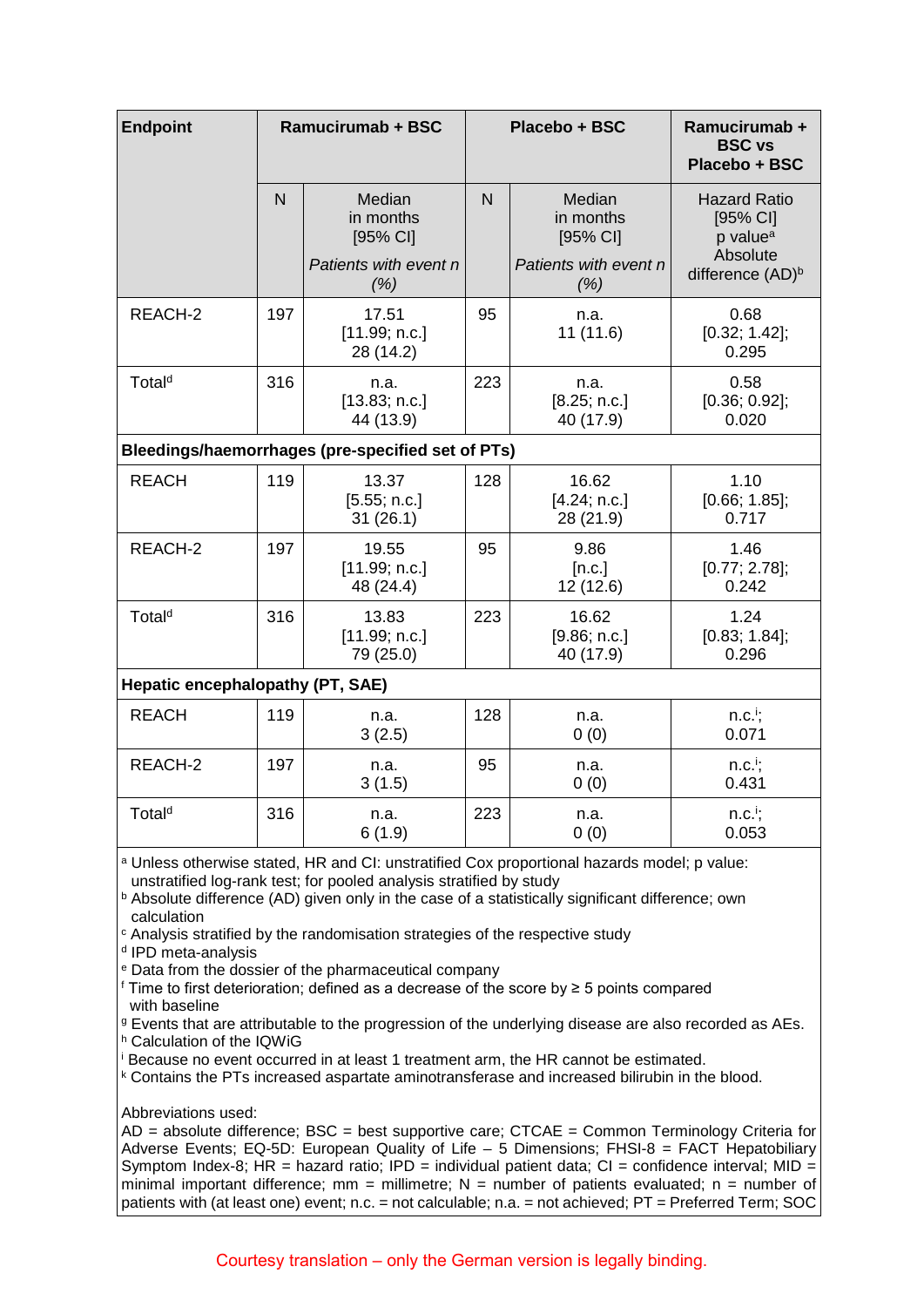= system organ class; SAE = serious adverse event; AE: adverse event; VAS = visual analogue scale; vs = versus

### **Summary of results for relevant clinical endpoints**

| <b>Endpoint category</b>             | Direction of effect/ | <b>Summary</b>                                               |  |  |
|--------------------------------------|----------------------|--------------------------------------------------------------|--|--|
|                                      | <b>Risk of bias</b>  |                                                              |  |  |
| Mortality                            | ተ ተ                  | Advantage in overall survival                                |  |  |
| Morbidity                            |                      | Advantage in symptomatology                                  |  |  |
| Health-related<br>quality<br>of life | Ø                    | no data available                                            |  |  |
| Side effects                         | $\leftrightarrow$    | differences relevant for the<br>No.<br>benefit<br>assessment |  |  |
|                                      |                      |                                                              |  |  |

Explanations:

↑, ↓: statistically significant and relevant positive or negative effect with high or unclear risk of bias

↑↑, ↓↓: statistically significant and relevant positive or negative effect with low risk of bias

↔: no relevant difference

∅: no data available

n.a.: not assessable

### **2. Number of patients or demarcation of patient groups eligible for treatment**

Adult patients with advanced or unresectable hepatocellular carcinoma without curative therapy intent and for whom locoregional therapy is not an option who have a serum alpha fetoprotein (AFP) of ≥ 400 ng/ml and who have been previously treated with sorafenib.

approx. 500 to 2,200 patients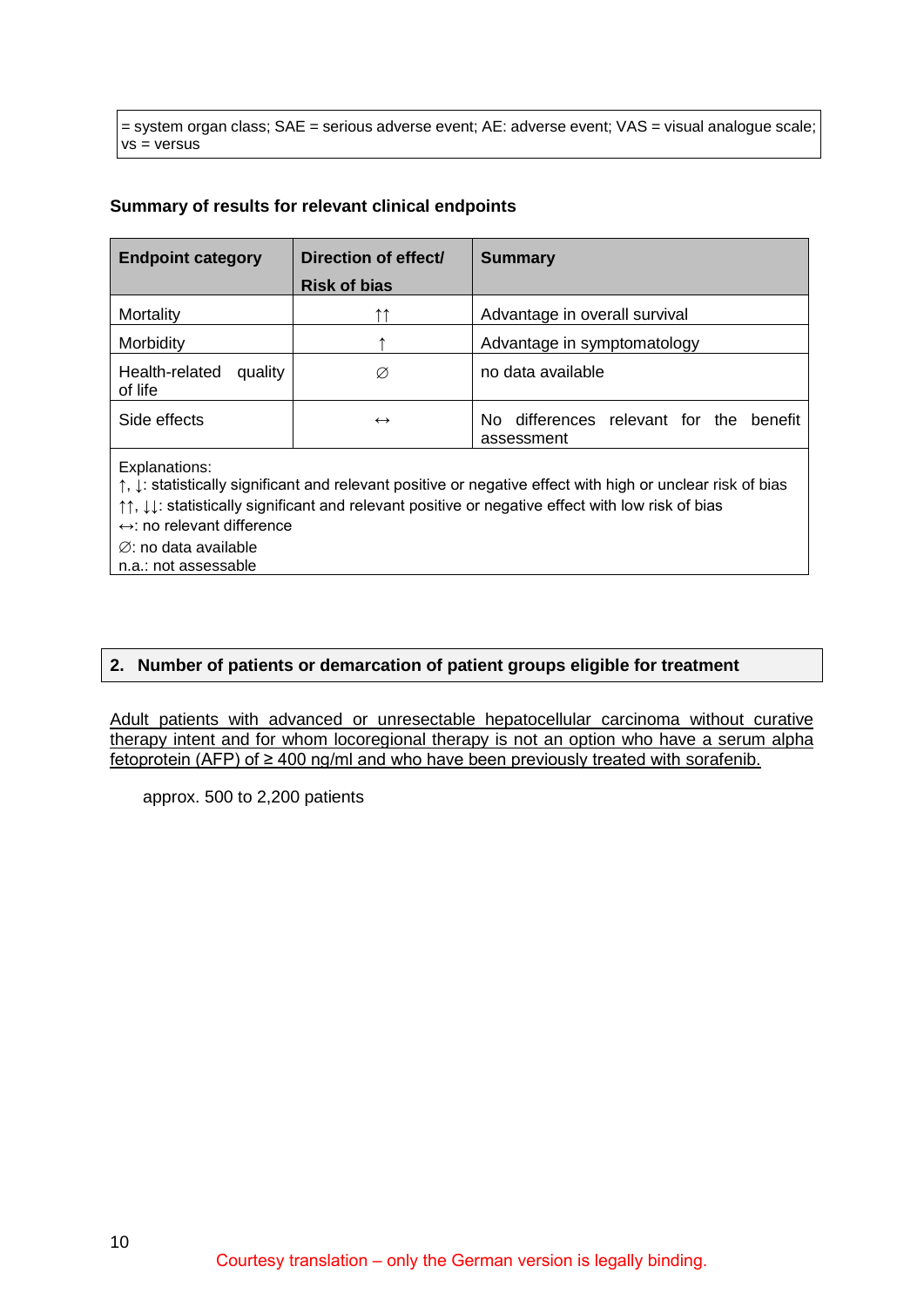### **3. Requirements for a quality-assured application**

The requirements in the product information are to be taken into account. The European Medicines Agency (EMA) provides the contents of the product information (summary of product characteristics, SmPC) for Cyramza® (active ingredient: ramucirumab) at the following publicly accessible link (last access: 28 October 2019):

[https://www.ema.europa.eu/en/documents/product-information/cyramza-epar-product](https://www.ema.europa.eu/en/documents/product-information/cyramza-epar-product-information_de.pdf)[information\\_de.pdf](https://www.ema.europa.eu/en/documents/product-information/cyramza-epar-product-information_de.pdf)

Treatment with ramucirumab should only be initiated and monitored by specialists in internal medicine, haematology, and oncology, specialists in gastroenterology, and specialists participating in the Oncology Agreement who are experienced in the treatment of patients with hepatocellular carcinoma.

The study only included patients who had a Child-Pugh stage A disease.

### **4. Treatment costs**

#### **Annual treatment costs:**

Adult patients with advanced or unresectable hepatocellular carcinoma without curative therapy intent and for whom locoregional therapy is not an option who have a serum alpha fetoprotein (AFP) of ≥ 400 ng/ml and who have been previously treated with sorafenib.

| Designation of the therapy          | Annual treatment costs/patient        |  |  |  |  |
|-------------------------------------|---------------------------------------|--|--|--|--|
| Medicinal product to be assessed:   |                                       |  |  |  |  |
| Ramucirumab                         | €74,410.58                            |  |  |  |  |
| + best supportive care <sup>2</sup> | different for each individual patient |  |  |  |  |
| Appropriate comparator therapy:     |                                       |  |  |  |  |
| Best supportive care                |                                       |  |  |  |  |
| Best supportive care                | different for each individual patient |  |  |  |  |
| Cabozantinib                        |                                       |  |  |  |  |
| Cabozantinib                        | €65,515.31                            |  |  |  |  |
| + best supportive care <sup>2</sup> | different for each individual patient |  |  |  |  |

Costs after deduction of statutory rebates (LAUER-TAXE®) as last revised: 1 February 2020

Costs for additionally required SHI services: not applicable

<span id="page-10-0"></span><sup>&</sup>lt;sup>2</sup> The costs for best supportive care are also shown here, as best supportive care also represents an independent appropriate comparator therapy.